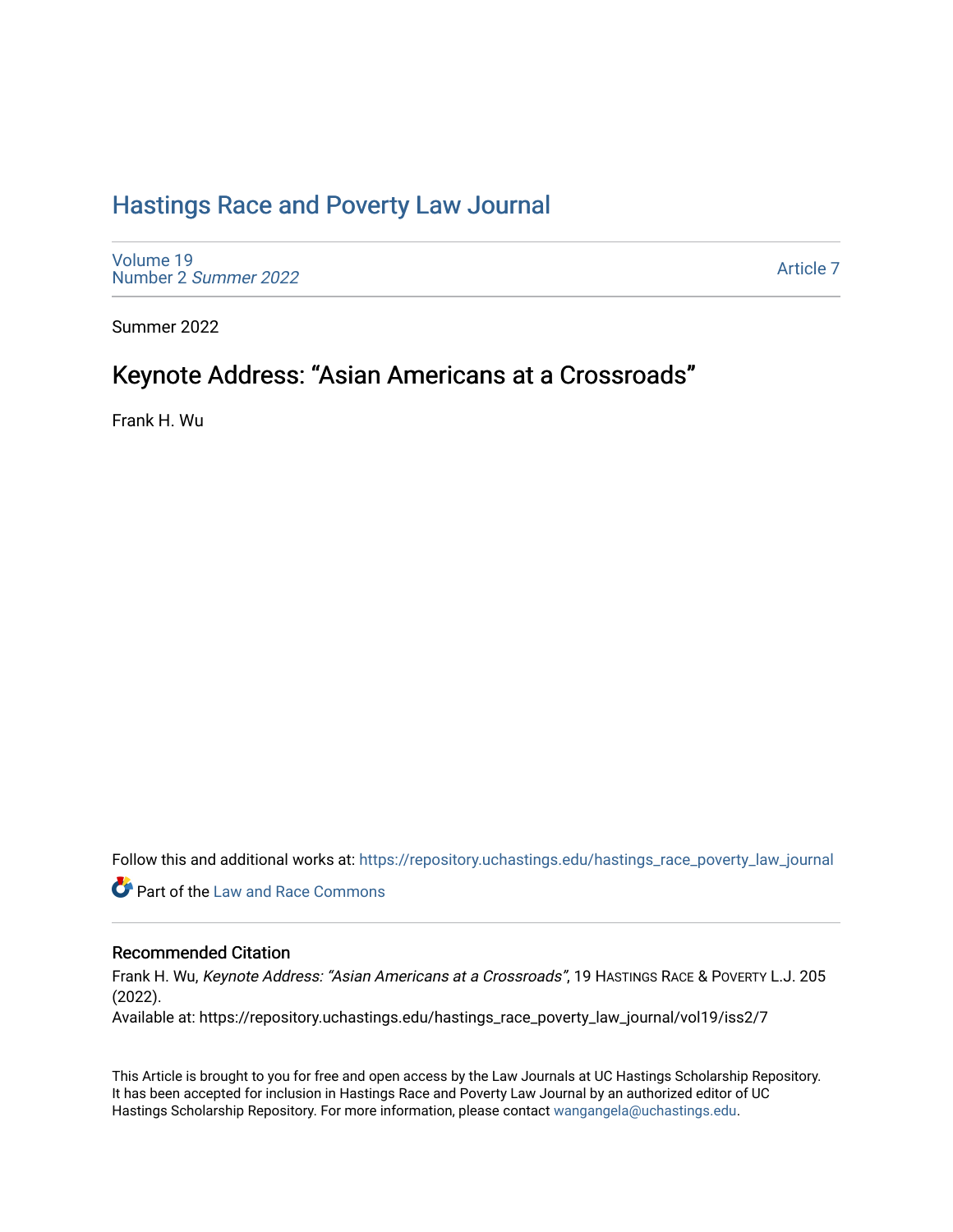# **UC HASTINGS CENTER FOR RACIAL AND ECONOMIC JUSTICE CONFERENCE: "CONNECTING THE THREADS THAT BIND: CONTEXTUALIZING LEGALIZED VIOLENCE AGAINST ASIAN AMERICANS"**

#### **SEPTEMBER 10, 2021**

*Former UC Hastings Chancellor and Dean Frank Wu gave closing remarks at the Center for Racial and Economic Justice Conference, calling attention to the black-white paradigm, the model minority myth, and the concept of the perpetual foreigner. A transcript of Wu's keynote speech is featured herein.* 

# **Keynote Address: "Asian Americans at a Crossroads"**

### FRANK WU

#### *Biography:*

Frank H. Wu serves as the President of Queens College, City University of New York. Prior to that appointment, he served as Chancellor & Dean and then William L. Prosser Distinguished Professor at the University of California Hastings College of the Law in San Francisco. Before joining UC Hastings, he was a member of the faculty at Howard University, the nation's leading historically black college/university, for a decade. He served as Dean of Wayne State University Law School in his hometown of Detroit, and he has been a visiting professor at the University of Michigan; an adjunct professor at Columbia University; and a Thomas C. Grey Teaching Fellow at Stanford University.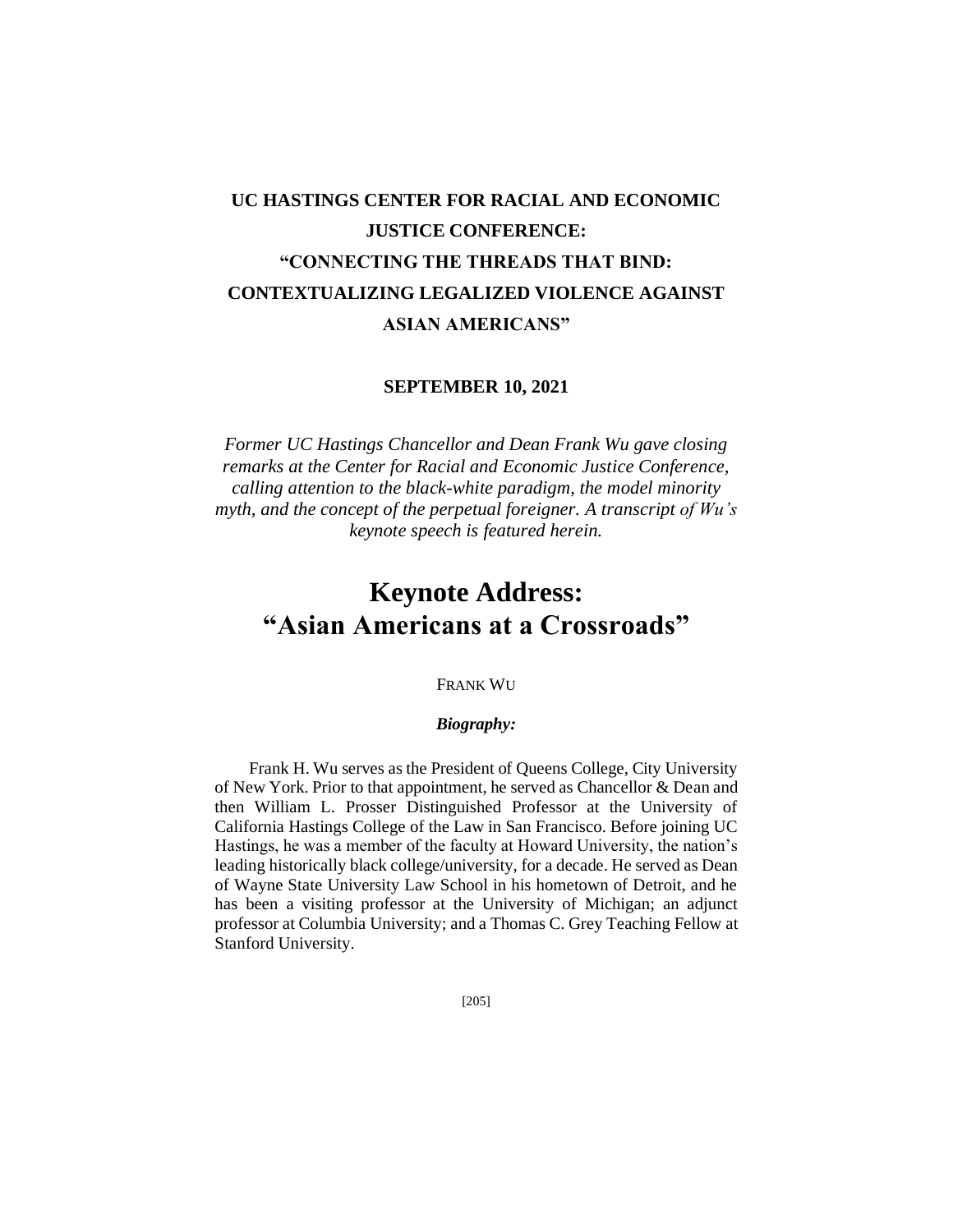President Wu is the author of Yellow: Race in America Beyond Black and White and co-author of Race, Rights and Reparation: Law and the Japanese American Internment. He had a column in the Daily Journal, the California legal newspaper; he blogged regularly for six years at HuffPo; and his work has appeared in The New York Times, Washington Post, Los Angeles Times, Chicago Tribune, and Detroit Free Press.

Prior to his academic career, he held a clerkship with the late U.S. District Judge Frank J. Battisti in Cleveland and practiced law with the firm of Morrison & Foerster in San Francisco.

#### **TRANSCRIPT**

Good afternoon. What an honor to return virtually to University of California, Hastings College of the Law. I have a set of PowerPoint slides to show you.

It falls to me this impossible task of synthesizing a compelling conference, what has been said by so many. I'd like to talk about how is it that this violence that has become so visible, undeniable, a pattern that we've witnessed during the COVID-19 pandemic. How is it that it went unnoticed by most who weren't themselves Asian Americans? As disheartening as it has been that people have finally recognized what is happening, public officials, commentators, and the talking heads of the chattering class, for Asian Americans, we always knew that this problem existed. It just wasn't something that other people talked about. Why not?

I'd like to offer three explanations: First is the black-white paradigm, second is the model minority myth, and third is the perpetual foreigner syndrome.

## **BLACK-WHITE PARADIGM**

Let's first turn to the black-white paradigm. We have had, and even now we still have, a tendency to frame all issues of race as if people fit literally into just one of two boxes. You're black or you're white, and that's all there is to it. We do that figuratively as well. We frame this as a narrative of villains and victims, of the hardcore bigots, the members of KKK, and skinheads who commit these terrible crimes on the one hand, and those who are nameless and faceless, not agents of their own destiny who are acted upon, who have violence visited upon their bodies and their communities.

This image is from 1967, the long hot summer when city after city after city throughout the United States. There was unrest, which was called either a riot or rebellion, and the way that you described it indicated the perspective that you had on those events. Troops in their tanks and armored carriers rolled down city streets, as the National Guard was called out and mobilized.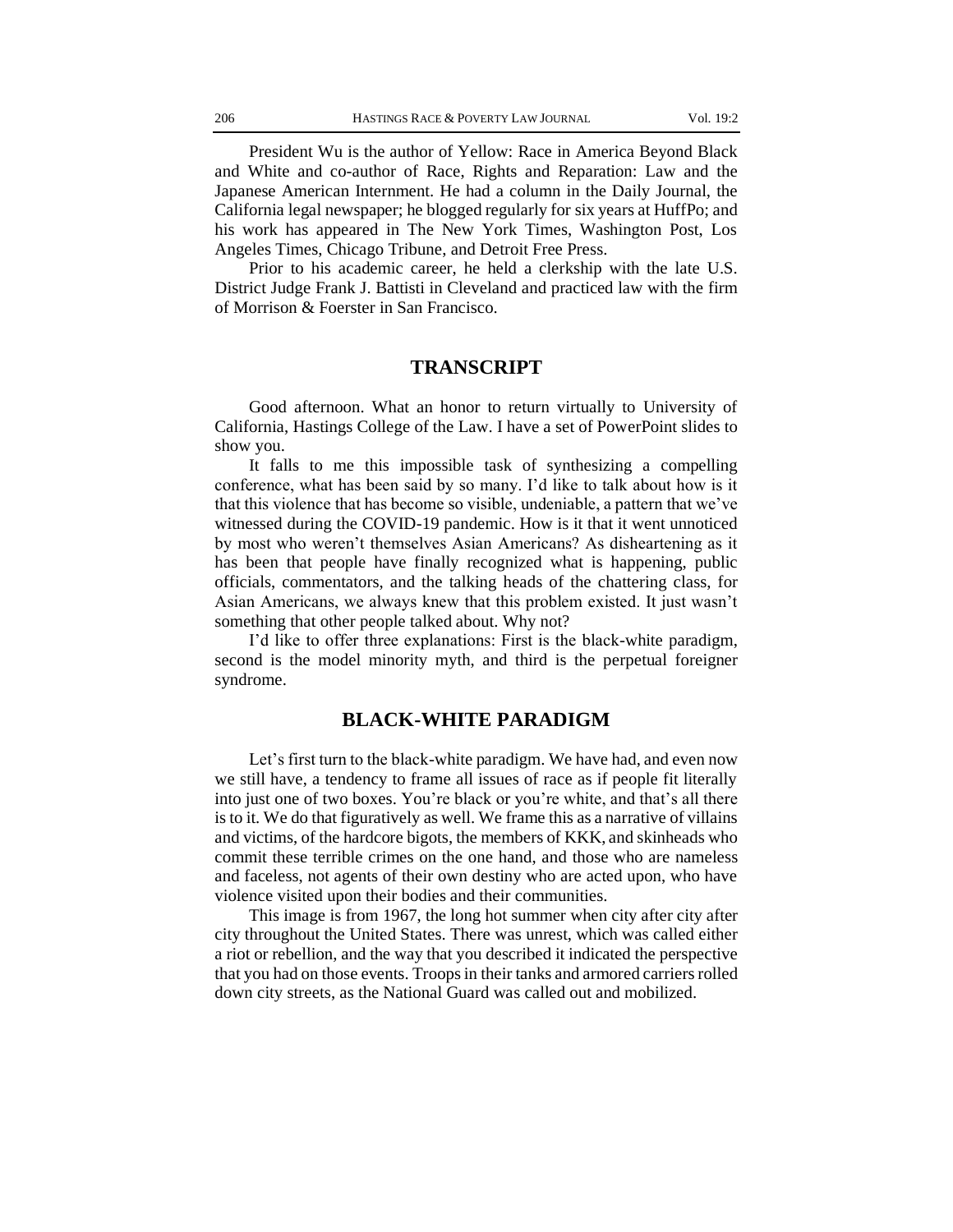The nation was so shaken up that a federal blue ribbon commission was put together, named for its chair, the Governor of the state of Illinois, Otto Kerner, the following the year, 1968, when there was additional violence. 1968 was an impossible year, as the world then saw the assassination in quick succession of Martin Luther King, Jr. and then Robert F. Kennedy running for president at the time. Well in 1968, the Kerner Commission issued its report, it was the National Advisory Commission on civil disorders, and it concluded in language that was especially stark for a bureaucratic document, that America was not one nation was instead two nations black, and white, separate hostile, and unequal. As much as that acknowledged the divide, that phrase was later taken as the title for the book "Two Nations: Black, White, Separate, Hostile, Unequal" borrowing from the Kerner report. The bestseller in the 1990s, by Andrew Hacker, offered a vivid portrayal of this color line, framed again as just literally a black and white matter.

This has been the dominant image. For those who are neither black nor white, it meant that we were excluded, that we're just not part of the picture. When I was in college writing a term paper that I would later turn into a book called "Yellow Race in America Beyond Black and White," I knew there was a problem with that. I was offended not as an Asian American, but as someone who wanted to write a good term paper based on the facts, because I realized walking across campus or strolling down the street that this picture was inaccurate. That it didn't portray the reality around us. There are Latinos and Native Americans, people proud of their mixed ancestry.

As I researched these issues, I realized that this idea beyond black and white was not mine. As a college kid, I had that conceit many young people do, that every idea was an original I had thought of myself. Well turns out that was W.E.B. Dubois, a race man, public intellectual, one of the founders of the NAACP, the editor of its magazine Crisis in 1903. His magisterial work, "The Souls of Black Folk" collection of essays that's never gone out of print, is poignant in describing what it means to be a problem, talked about by others as "the Negro problem." It described dual consciousness and proposed the idea of the talented tenth of those who'd achieved a modicum of success had not only rights but also responsibilities. Well, this idea of race beyond black and white was his. He wrote a sentence that you almost certainly have heard quoted even if you're not aware that he was its author. "The problem of the 20th century," he said, this is in 1903, "is the problem of the color line." Well, when a student turns in a paper with that quote, I know they haven't actually read the passage they've extracted it from, because what he actually wrote—what I quoted—isn't even half the words in the sentence. What he really wrote was that the problem of the 20th century is the problem of the color line, the relation of the darker to lighter races of men in Asia and Africa and America and the islands of the sea. He was prescient and profound. I'm sure today he would say men, and women in Asia, and Africa, and America, and the islands of the sea. This was someone whose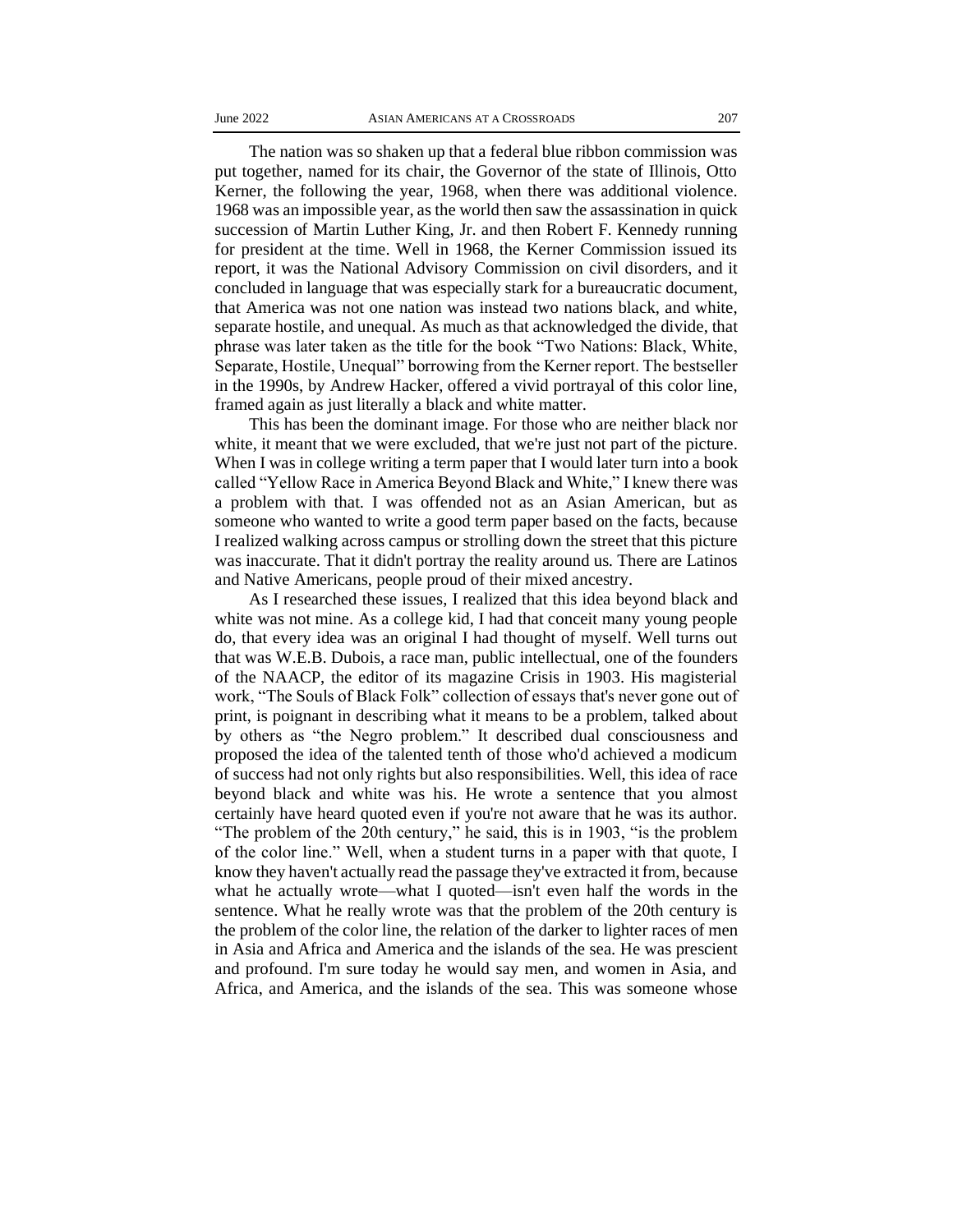commitment to the struggle, the historic struggle for black equality, you could not for a moment doubt, yet he's situated that struggle within a global, universal context. So, for him, he thought that black equality was helped not harmed by being able to see not just black and white.

As lawyers, as law students, we know that you give meaning to every word, you don't treat any as meaningless surplus. So, this is the project to which I propose we return. Not only to include Asian Americans, but to include Latinos, to include people who are ambiguous, to be proud of their multiple ancestries, because without doing that we simply can't comprehend the dynamics of any issue whether it's affirmative action or whether it's border control. Whatever else you might want to talk about, the changing face of our nation demands that we see in more than a monochromatic matter. There are structures, subtleties, privileges. It isn't just about the KKK and those they attack. All of us are involved, implicated. I emphasize that doing so promotes black equality.

## **ALLYSHIP**

It turns out, of course this history has always been there. It's just been ignored, overlooked, omitted, forgotten. I'll show you just a few images of Life Magazine, the Instagram of its time, a pictorial newsmagazine which covered current events. There's Malcolm X assassinated. Dying drawing his last breaths in the Audubon Ballroom of New York City in 1963, cradling his head is his longtime confidant colleague and associate, Yuri Kochiyama, a Japanese American. There she is at the bottom a few years later giving a black power salute. This is an example of allyship—real, organic, meaningful, not as people call it today, performative. Look at the Japanese American citizens, dressed in their Sunday best, unfurling their banner, an organization founded in 1929, after much internal debate, decided that they would journey to Washington DC in 1963 to join the young Reverend Martin Luther King Jr., as he gave that speech which we now know today in hindsight, as the famous "I Have a Dream Speech." Also portrayed here are Grace Lee Boggs and her husband James Lee Boggs, revolutionary labor leaders in my hometown of Detroit. So, this allyship has always existed, it just needs to be brought to the surface. You can see also Dr. King, and virtually the entire entourage, in the front row of this March, the Selma March, and they're all wearing Hawaiian leis. Remember, Hawaii had just joined the union in 1959, and this is before easy jet travel and overnight delivery. An Asian American clergy member who Dr. King had met in Hawaii delivered fresh Hawaiian leis to the Deep South so that they could be worn in a sign of solidarity.

These images are the documentary proof that we need to show that Asian Americans and African Americans have always worked together. It's just not something that anyone has seen fit to publicize. The same spirit,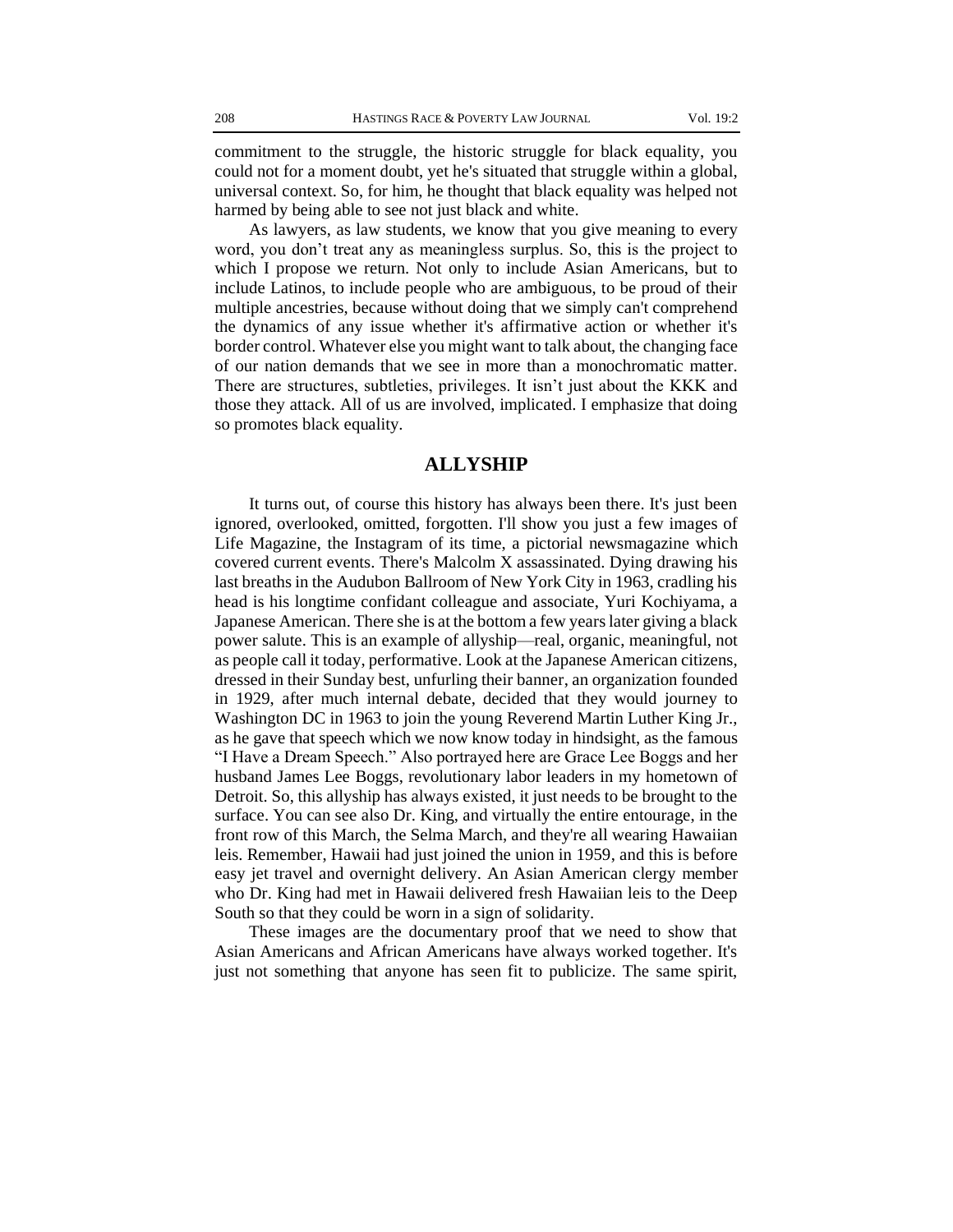inspired by the slain JFK, which led to the 1964 Civil Rights Act led to the 1965 Immigration Act. Without civil rights, you wouldn't have immigration.

#### **ASIAN AMERICANS & MANIFEST DESTINY**

Indeed, Asian Americans have always been around. The transcontinental railroad which united the United States in what has been called "Manifest Destiny," or the notion that white European Christian settlers of the continent would exercise dominion over it from sea to shining sea, a problematic concept. Well, that was due to the labor of Chinese men, 10,000 to 15,000 of them, who built the western half of the railroad, constituting more than 90% of the workforce. In 1869, in a ceremony in Promontory Point, Utah, these iconic photos were taken. It's a small, grainy black and white picture here, but no matter how big you blow it up, you'll see that no Asian faces were invited to join in the festivities. So, they were excluded in this manner, in a literal photographic visual manner, as they soon would be in a legal, formal manner from the continent. In an act of photographic justice, the late Corky Lee, who passed away during the pandemic, brought the descendants now sixth, seventh, and eighth generation Americans back out to what is a National Park in the high desert there to restage the ceremony, with the Asians properly in the picture where they always belonged.

This presence is remarkable, and even if you study this history as I have, you come across surprises. I was shocked to pick up this book "Asians and Pacific Islanders and the Civil War Angel Islands in the San Francisco Bay." Well, that's U.S. Civil War, fought from 1861 to 1865, and that's a real photo. It's not photoshopped. It is a soldier, one of hundreds, not one or two, not dozens, but hundreds of Asian and Pacific Islander men who were found in the rosters of the Union and Confederate armies during that conflict. Yet as documented in multiple books, they were driven out in violent attacks. Men women and children killed, lynched, their homes burned to the ground in places such as Rock Springs, Wyoming, and Los Angeles, a frontier town, where in a single 24-hour time period, one out of ten of the residents of Chinese background was dispatched. The perpetrators of these crimes, many of them, were themselves newcomers, only from Europe. This wasn't natives versus aliens. It was a racial conflict, expressly referenced as such by those who were involved, when that sort of sentiment was open and unashamed.

So, the first reason we haven't talked about any of this, is because we've wanted to frame race as if everything is literally black and white. Rather black or white, and that's all there is to it. And so, if you're Latino, if you're Asian, if you're Pacific Islander, if you're anything that is somehow not quite neat and tidy in that framing, you're just literally not in the picture. They don't want to include you, you're invisible. Or even if you are there, those photos are soon forgotten, stored away in the archives, if they're preserved at all.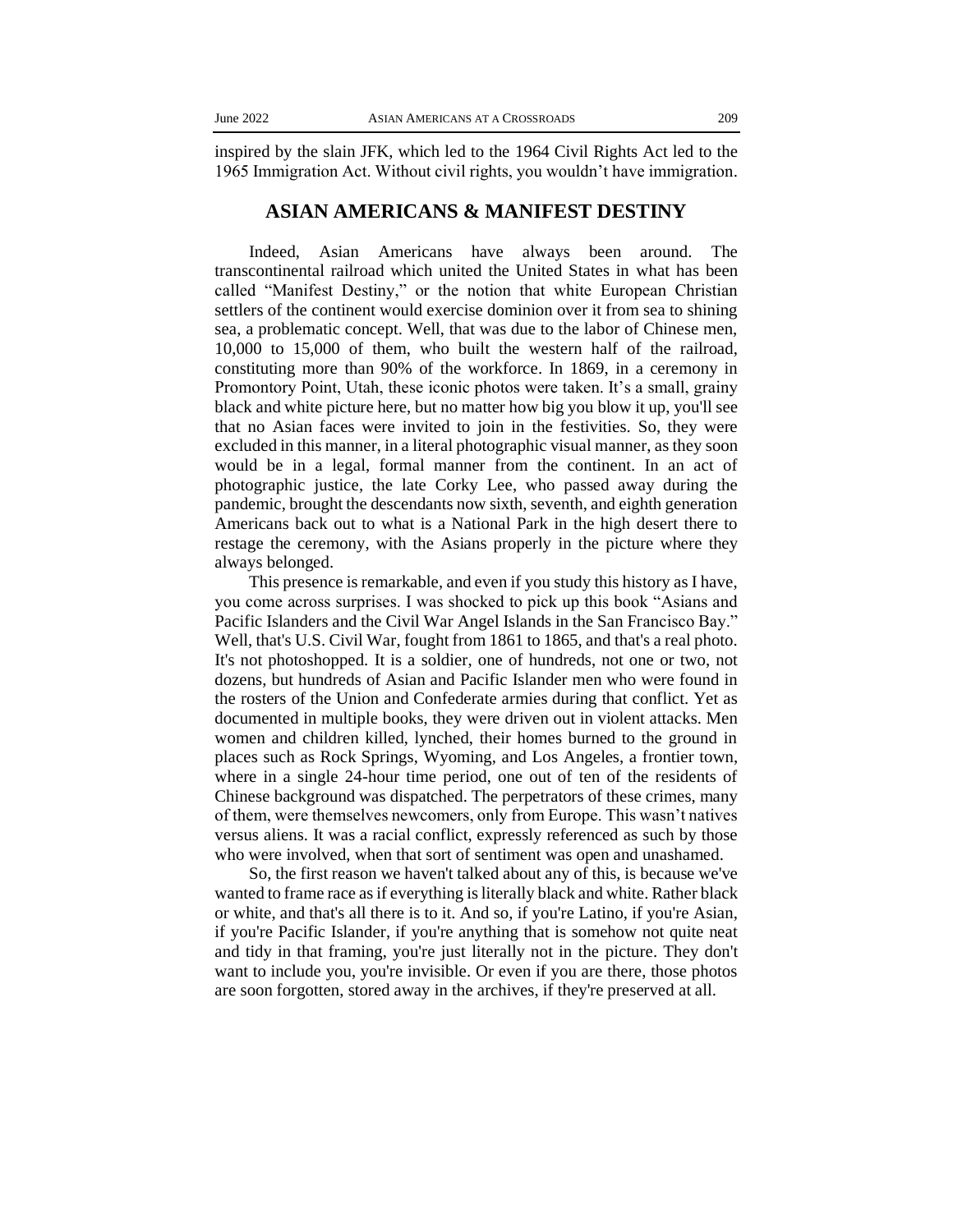## **MODEL MINORITY MYTH**

The second reason for the skepticism about Asian Americans, which so many of us have encountered is the model minority myth, which we sometimes even hear from our friends who are progressive, who say to us, "well what's the problem?; you know you're 'white adjacent;' you're honorary whites; you try to be whites; you're crazy rich Asians; isn't your average income higher than that even of whites?; why can't you just accept a compliment?" so that when you protest against the model minority myth, people say you're just politically incorrect, hypersensitive, and thin-skinned. Well, I'd like to offer the reasons why the model minority myth is so problematic.

The first reason is that it's simply inaccurate as a factual matter. Asian migration in the United States is what social scientists would call bimodal, just a fancy word for saying it's a camel with two humps two peaks, not one. So, one is those high-net-worth individuals who are moving wealth transnationally. Yes, there are people who are coming with millions of dollars to buy a penthouse suite in San Francisco or New York City and install their children there because they want to avoid the problems of their homeland. Yes, that does exist. And there are those who come, not with that financial capital, but with human capital. They might have a scholarship offer in hand, which is how they got their visa. That's what happened with the 1965 policies. I's brain drain, selective migration. Alongside that there is an altogether different stream that we don't talk about: the waitstaff at the all-you-can-eat seafood buffet, the rideshare drivers, those who are undocumented, who were smuggled in on the Golden Venture, which ran aground a generation ago. And so, if you actually look statistically among Asians in the United States, income equality is greater than among any other groups, including Blacks. So yes, it is true that there are some Asian Americans who are well to do, but it's also true that there are many who are not. Second, what the model minority myth does is that it whitewashes the bias, including even in those areas where Asian Americans are reputed to doing well, such as Silicon Valley and high tech. This headline from the Harvard Business Review states that "statistically Asian Americans are the least likely group in the United States be promoted to management." It doesn't matter what baseline you use, if you use an appropriate one that looks at the workforce at the next level down that would be suitable to be promoted who are qualified, what you find is that Asian Americans are not overrepresented, they are rather underrepresented. But this bias is easy to deny because there is the sense that Asian Americans are all just crazy rich Asians.

Third, the model minority myth generates its own resentment. As historian Ronald Takaki said, "Asians have long been punished for their virtues rather than their vices." Think back, this isn't new. Think back to the arguments for the Exclusion Act. There's the Samuel Gompers pamphlet,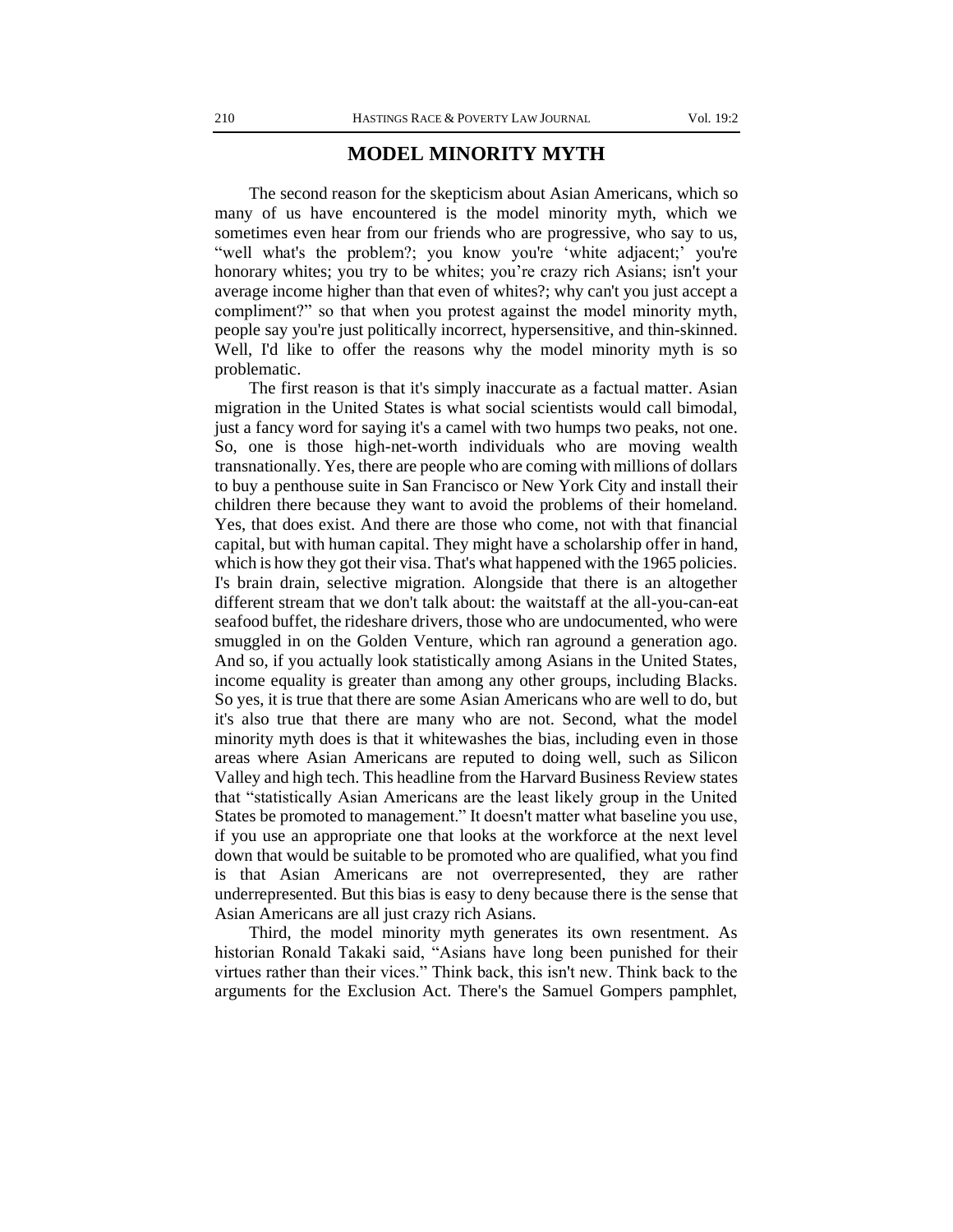"Meat versus Rice." Gompers, the progressive labor leader, like many progressive labor leaders, was also a racist. He argues that Asians work too hard, that they are superior, not that they are inferior, but that they will defeat their rivals in a racial conflict. Why? He suggests that Asians subsist on rice, whereas whites have to subsist on meat and that's unfair. It's literal and metaphorical. The model minority myth suggests that Asians are too good, too smart, too hard working and have to be stopped before, in the theme of "yellow peril," they take over. Consider, if you will, the child prodigy musician who actually does play the violin or the piano at the age of seven and goes off to Carnegie Hall and plays a sonata perfectly. What is said afterward by the critics – "well they were technically perfect, but no soul, no character because they didn't miss enough notes to seem human, they were too mechanical." Perfection is too much, its own undoing. There's this sense that Asian Americans, through the model minority myth, are portrayed as somehow overachieving, super successful, threatening.

But fourth, the final problem with model minority myth is it ratchets up tensions, through false flattery. It's often not about Asian Americans at all, it's a subtle way of saying to African Americans, Latinos, and others "look at the Asians, they made it… why can't you?" That was true in the original 1966 New York Times Sunday magazine article success story "Japanese American Style," it's true in so many of the articles, including academic articles that are published that describe Asian Americans as better than other minorities. Using a group comparison, that's inappropriate as a group comparison as a stereotype. But even if one were to accept the propriety of the type of analysis, that ignores the different histories and current stereotypes, that has a self-fulfilling prophecy effect. I would suggest that's the second overarching reason that Asian Americans just can't catch a break, aren't heard because when Asian Americans complain, the response is "what do you have to complain about we all know that you're doing well."

## **PERPETUAL FOREIGNER SYNDROME**

The third and final reason is people also say, "and you're doing better than you would be in your homeland," which is again to say Asian Americans, well it's an oxymoron, you can't be Asian and American. No matter that you're Christian, that you speak only English, that you love baseball, that you've worked assiduously to follow that futile command to assimilate, which only makes it a little odd because well then you're just trying too hard, and why is it anyway that you're Christian, or "Oh my, you speak English so well." It's this sense that discrimination against Asian Americans isn't impermissible racial discrimination, it's just discrimination against foreigners. That's what the United States Supreme Court said throughout the 19th century in all of the cases when it evaluated the Exclusion Act. It said that this is about controlling the borders, even though, in many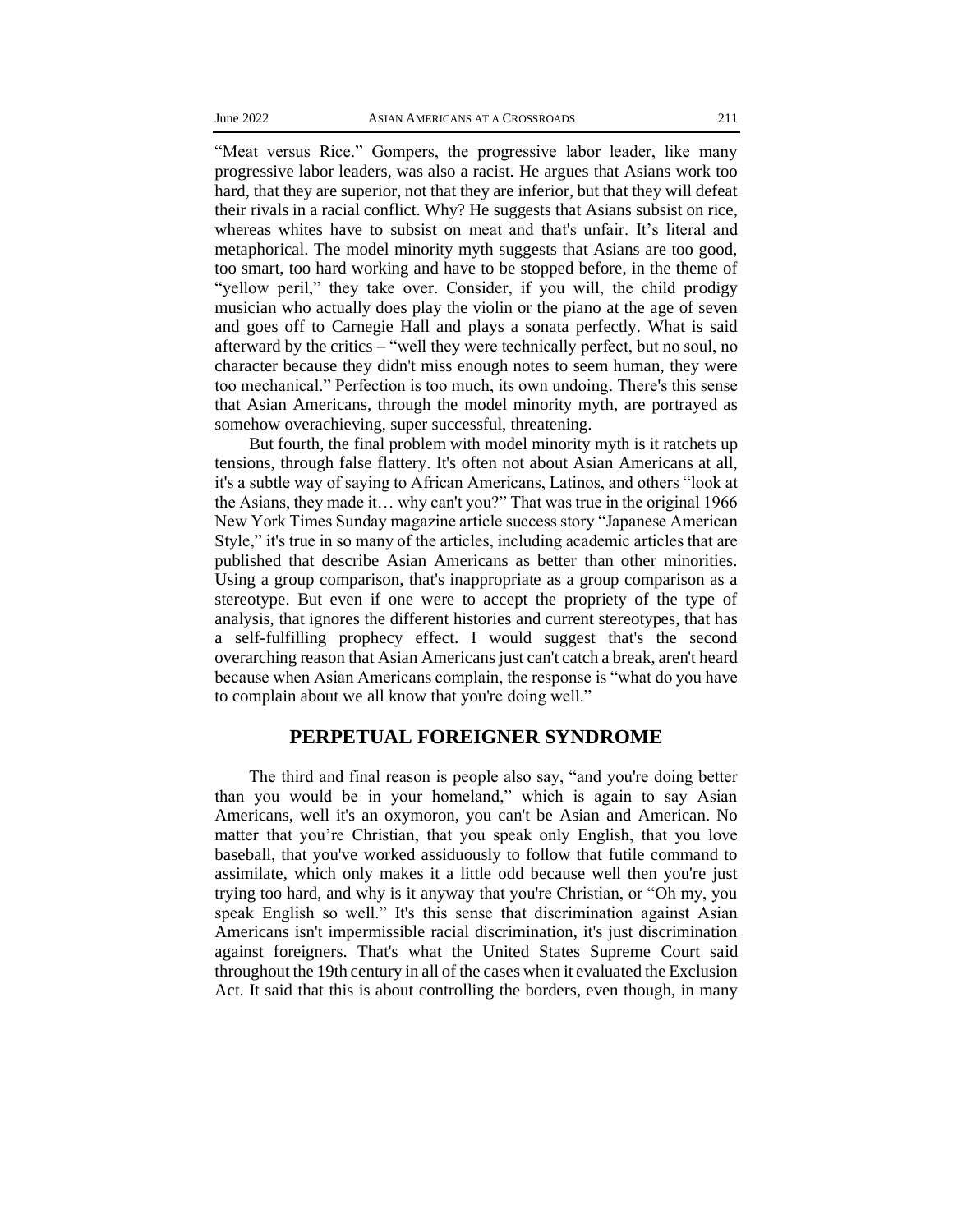instances the litigants were lawfully admitted residents or even native-born persons such as Wong Kim Ark, who established the principle of birthright citizenship for the benefit of all of us. And as the attackers in many cases were themselves newcomers to this nation, the line was not between citizens and aliens. It was between people of different races.

What has happened is Neil Gotanda and others have argued for Asians, in particular, as well as for other people of color, citizenship and race are confused with one another. Or the academic parlance, "conflated." It becomes easy for people to say this isn't about race, this is about citizenship. It's about aliens. Yet, if you think about it for just a moment and go back and look at those cases, the line that is being drawn is not between citizens and aliens. It is rather among aliens based on race or among even those who were native born in the United States based on race. It is not at all aligned based on alienage. It's aligned based on race because those are blended together and it's people of Asian background, irrespective of whether they were born here or overseas, or how they entered.

Sometimes people say, "well Asians just came here as sojourners, they didn't really want to stay." That may be true, that some Asians left, but it reverses cause and effect. It's the other way around from the assumption. It isn't that Asians brought discrimination upon themselves by wanting to stay only temporarily. It's that they face such insufferable bias that they had to leave in an exodus. Studies show, by the way, that European immigrants engaged in similar return migration. That is, coming here and living for twenty years or even forty years, and then returning to the old country, where relatively speaking you would be well off based on the earnings made in the new world. In any event, it also is a stereotype, a generalization from some to all. This is exemplified by that question "where are you really from?", which isn't just something that we react to because we're being too sensitive. It's a reflection of much more. It's a suggestion that you're a liar. You can't be from America's heartland. Rather, you're secretly a sleeper agent, a spy, a traitor, and all the prosecutions of academics accused wrongly of being secretly on the payroll of the Chinese government.

This culminates with the internments during World War II. Men, women, children, the disabled the elderly. Today I just want to show you some of the images by Dorothea Lange, including the image in sepia tone of the veteran. That's a veteran of the Great War, as World War I was deemed before there was a World War II. That is a veteran who served in U.S. armed forces who dons his uniform and likely outranks those who are about to take him away. And it doesn't matter how much you demonstrate your patriotism. Nonetheless, you are legally, formally, culturally, and socially indelibly an enemy-alien based on the color of skin, the texture of hair, or the shape of your eyes. These photos by Dorothea Lange, incidentally she was commissioned by the federal government to take these photos, they were so sympathetic to their subjects that they were impounded. They were taken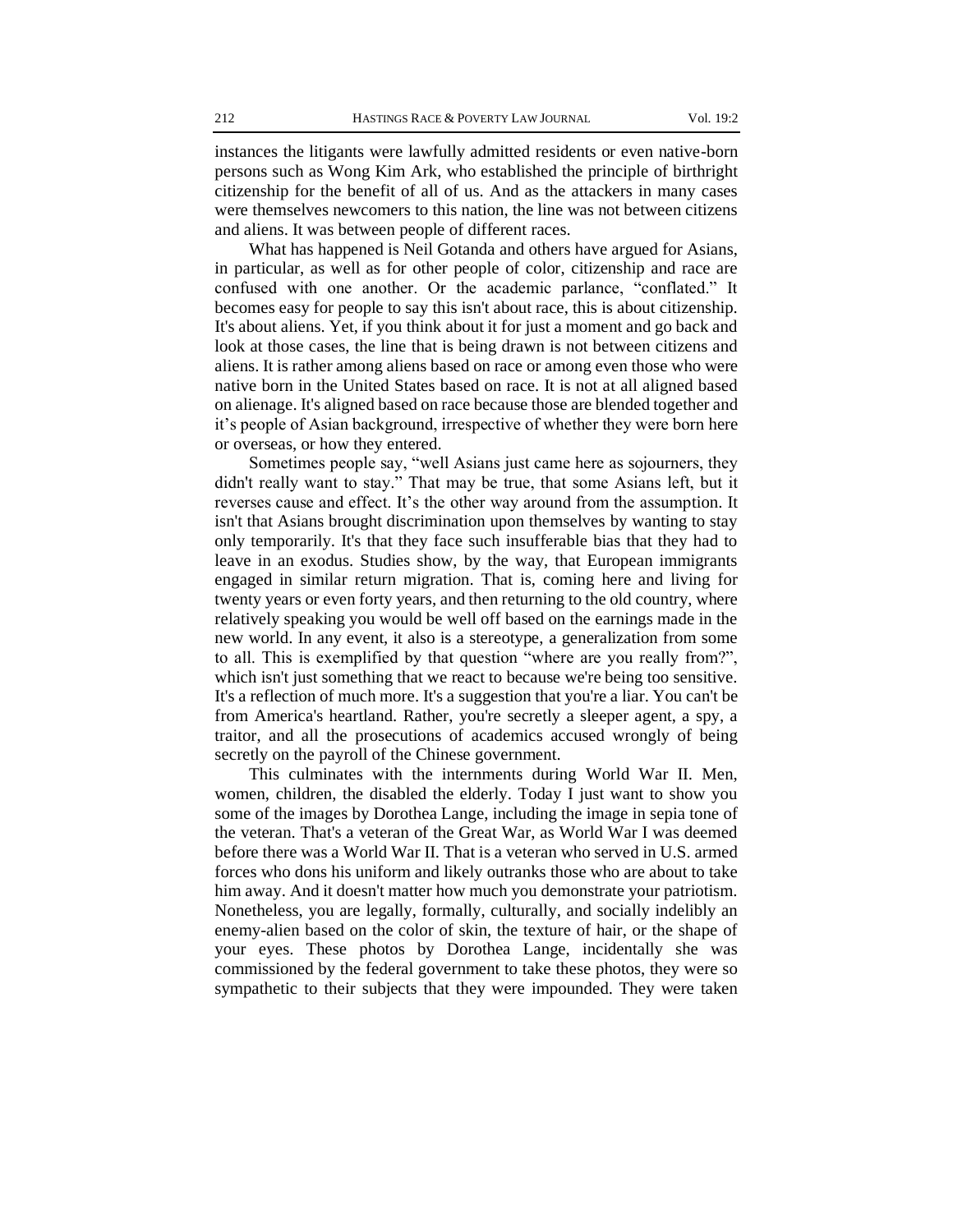away and stored in the archives hidden from view, not permitted to be published, and the negatives themselves were withheld from any type of public view until generations later scholars unearthed them and published the book. This is just the history of ordinary folks who were incarcerated by their own government. 125,000 of them, two-thirds United States citizens, along with native Alaskans. And yes, a handful of German and Italian foreign nationals who were selected on individual basis, not a group assumption.

Dr. Seuss, before he became Dr. Seuss, when he was Theodore Geisel, a budding cartoonist, drew the image of the Japanese Americans as the fifth column. The fifth column is a term for the the enemy within. That is how he showed them, spying, waiting for the Japanese Imperial Navy which they would help with dynamite.

When you look at these visual artifacts, you realize that this isn't just exaggeration. It's not just words. These sentiments turn into policy. They deprive people of freedom, and liberty, of their property, of their dignity, of their American citizenship.

The Vincent Chin case has already been discussed. It's mistaken identity twice over, one ethnicity for another since "you all look alike" and American for foreign, especially meaningful for me as a kid from Detroit. I didn't know Chin, but this case changed my life forever because then I knew that the gaslighting of childhood bullying, the common cruelty of the playground, the teasing and taunting, the relentlessness of being called "Chink" and "Jap," only to have the teachers looking on say, "just reply sticks and stones will break my bones, but words will never hurt me." But even as a kid I knew there was something wrong with that because words packed their own wallop. They inflict the trauma of an internalized sense of inferiority. Those words where preludes. They're an incitement to the sticks and stones. Well, Chin was Chinese American, he wasn't Japanese, and he wasn't foreign. He was a working-class guy, no different than those who always admitted that they killed him, and they merely denied that it was out of bigotry. Framing matters as figuratively black and white. They were good, decent, working men, as the judge who presided over the state case would say. And so of course, they couldn't be bigots. It was either a bar brawl, or a hate crime. There was no sense that it could be both. And it wouldn't have been right had they found someone who was a Japanese foreign national and bludgeoned that person to death with a baseball bat. But this mistaken identity twice over shows how powerful these emotions are of hatred. For Chin represented Tokyo and Toyota. It didn't matter that he really was Chinese Americans, as the defense lawyers would say, on behalf of the two men they admitted that they bludgeoned him to death. It wasn't that different from them, except for race. And that was the only difference that mattered.

Even when you sacrifice life and limb as the Filipino soldiers did, as the Hmong did. As Senator Daniel Inoue did, there he is with JFK: his empty right sleeve is a constant reminder that he had given his arm charging a Nazi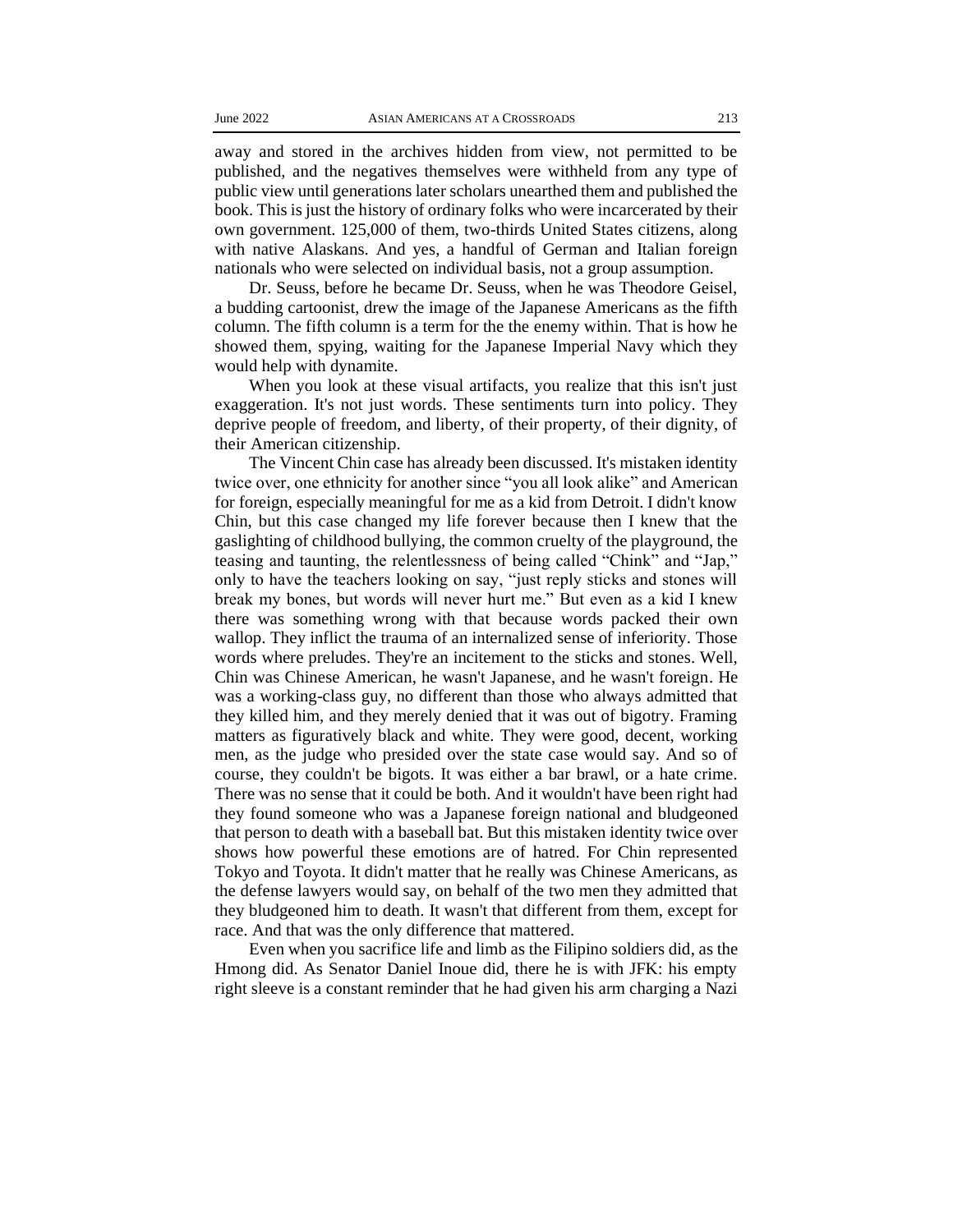bunker during World War II, only to return to have fellow citizens who were white, spit upon him see as he rode public transit. Tammy Duckworth lost both her legs in service to this nation. When she first ran for office, her opponent, she had spoken about her family's thirteen generations of unbroken service to this nation, of how her forbearers had fought alongside George Washington at Valley Forge, whereupon the white man running against her said that he wasn't aware that there were Asians there in the revolutionary period. Well, Tammy Duckworth is Anglo-Asian. On her father's side, she could belong to the daughters of the American Revolution. On her mother side, she's Thai-Chinese.

#### **DIVERSITY WITHIN DIVERSITY**

There's so much that we must do also to acknowledge the diversity within diversity. And I know that I, myself, don't do enough of this. I regret that this conference is held on a major Hindu holiday, but when we talk about Asian Americans, it is not just East Asians, and those who were assimilated. There are South Asians, who are transforming dance culture. There are Pacific Islanders with their own unique stories. There are Southeast Asian refugees. And all of these stories are changing America. The margins are becoming a new mainstream, as Gary Okihiro argued twenty years ago. So, I am trying to make it a point to note the Afro-Asian experience, and the Asian-Latinx experience. The stories that are only now being published, only now coming to light of the Japanese and Chinese and Indian men who had African American wives, who had progeny, sometimes abandoning their families. Of the Punjabi Mexicans of California, now in their fourth and fifth generations. An entire community that arose because of anti-miscegenation laws. As in some instances two brothers of Punjabi background married two sisters who were Mexican and formed a community in California with its own distinctive culture, religion, and cuisine and traditions.

All of this we now can lift up and celebrate as diversity. The Afro Asians, such as my favorite jazz musician, Charles Mingus. There in his second album, Mingus Dynasty, and you might look at that and think "is he wearing his Chinese regalia mocking Asians?" No, he's paying homage to his grandfather who had come from Hong Kong. Or the woman being lifted in the chair of the traditional bat mitzvah ceremony, an adoptee Asian of Jewish ancestry by her forever family and her cultural traditions in which she was raised.

#### **PANDEMIC BACKLASH**

The events of the past year, unprecedented in so many ways, have made it clear there's something going on. We can't look into the hearts of the minds of these attackers, but with the viral videos circulating with the people who've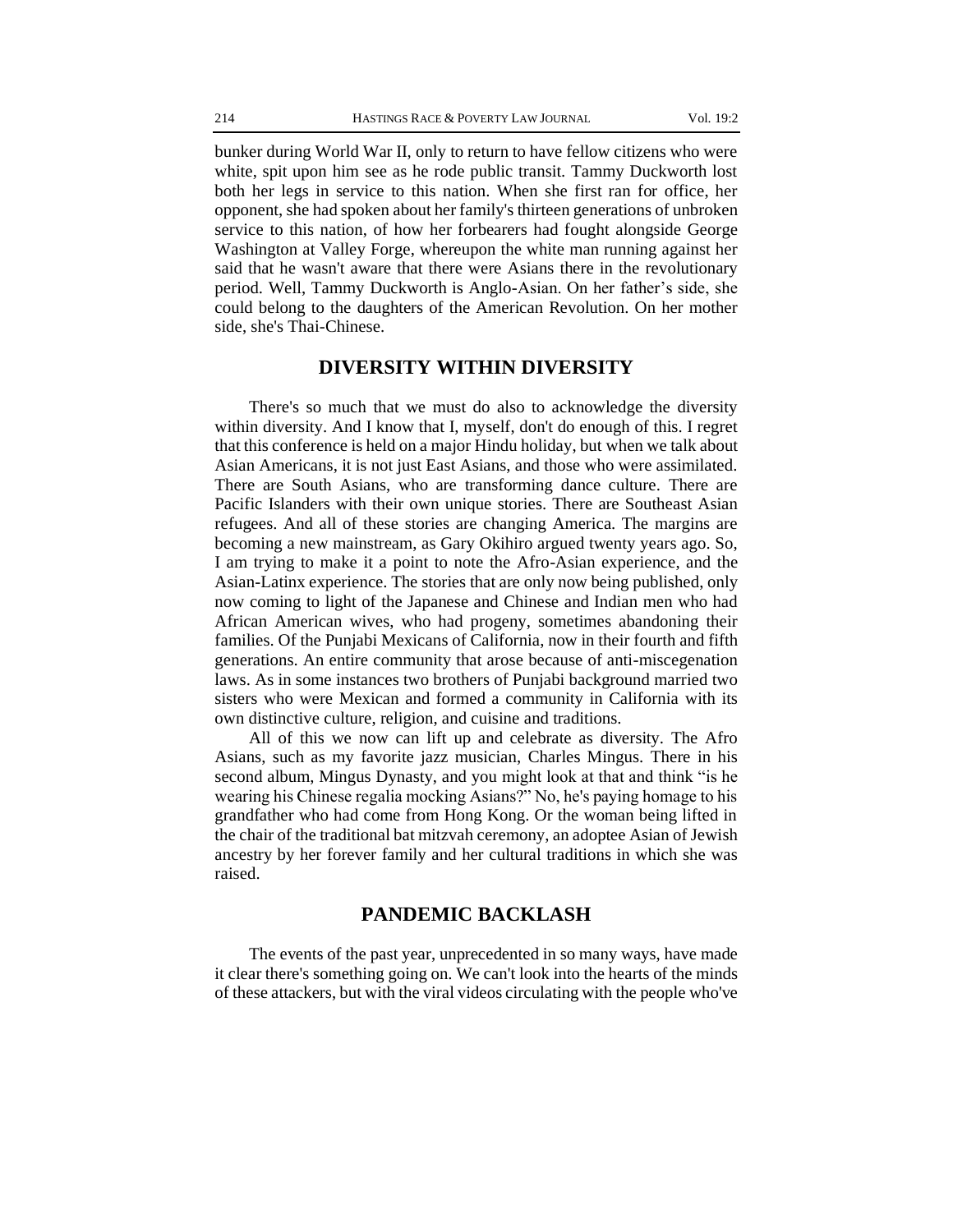been shouted at, with slurs, spit upon, stabbed, shot, shoved so hard to the ground as to break bones and fall into comas, shoved in front of subway trains to their death. It's so many that you can't be but persuaded that race is somehow involved here. Especially with all the people who are shouting "go back to where you came from, you made us sick," and so on and so forth. Even if it's people who aren't in any way of Chinese ancestry and who have lived their entire lives in the United States. And then the reaction of those initially who said "oh it's random," "how do you know this is about race." Or in the Atlanta case the law enforcement officer who is investigating, saying after the perpetrator had already confessed, "oh he was having a bad day." As if not only to deny that this was a hate crime, but dismissed that it was a crime at all, or a serial murder. Imagine if there were any other combination, but white on Asian. If it were Asian on white, if it were Black on white, if people would be so quick to say "wow it was just a bad day."

## **ATLANTA WAS A TURNING POINT**

The gentleman at the top of this slide, slashed in the face by the box cutter and permanently disfigured, lamented that when he cried out nobody came, that nobody responded. The video in the center no doubt you've already seen, I cannot commend it to you because of how awful it is. If you haven't seen it, it's of the brutal attack committed by someone recently released from prison on an elderly Filipina woman walking to church. Kicked in the head so severely, she had to be brought to the hospital in critical condition. But the most shocking part of the video is not the attack itself, it's in the final two seconds. You see two gentlemen, the doormen of the fancy building, who have been witnesses to the entire scene walking over, literally closing the door upon this attack, turning around, turning their backs on the victim and walking away.

So, Atlanta was a turning point, not just for Asian Americans, but for all of us, and there will be no going back. We know that there is the intersection here that gender matters, that it isn't that it's just about race or just about gender, it's about both. And that double burden of the stereotypes, the images of the "dragon lady" of the exoticism, or of the submissiveness of the geisha. There is the little Asian girl, the angry Asian girl foul mouthed who challenges every stereotype whose catch phrase is "sometimes I just get so angry" has become a meme and a popular cultural figure.

### **ADVOCACY**

This is the last slide, and I would like to close on a note of optimism. I now live in Queens, "the world borough" of New York City. And just as the pandemic was coming to an end, there was a rally against the hatred in